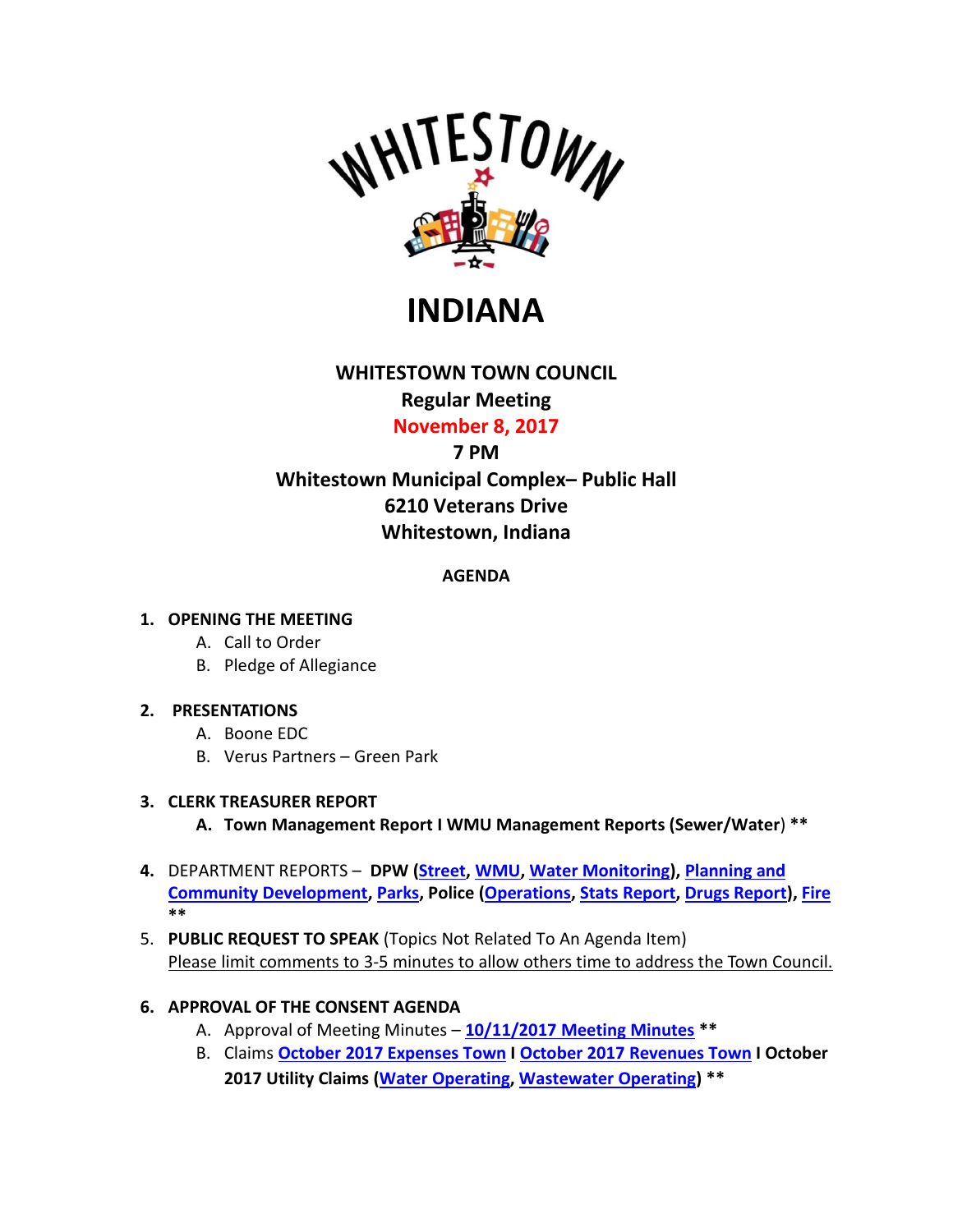C. Consider Approval of a Revised Work in Right-of -Way Permit **[Council Action](http://www.whitestown.in.gov/vertical/sites/%7BB8BE8AC3-9DE8-4247-BCB0-1173F48CC7C3%7D/uploads/Council_Action_Form_11-08-17_Consent_Agenda_Item_C_(Work_In_Right_of_Way_Permit).pdf)  [Form](http://www.whitestown.in.gov/vertical/sites/%7BB8BE8AC3-9DE8-4247-BCB0-1173F48CC7C3%7D/uploads/Council_Action_Form_11-08-17_Consent_Agenda_Item_C_(Work_In_Right_of_Way_Permit).pdf)** I **[Revised Permit](http://www.whitestown.in.gov/vertical/sites/%7BB8BE8AC3-9DE8-4247-BCB0-1173F48CC7C3%7D/uploads/Whitestown_Application_-_Work_in_Right-of-way_permit_(Revised_2017).pdf)**

#### **7. UNFINISHED BUSINESS**

A. Consider an Ordinance Establishing Commercial and Residential Application and Review Fees *(Ordinance 2017-37 Amended Version 1-1-2017, Second Read*) **[Council Action Form](http://www.whitestown.in.gov/vertical/sites/%7BB8BE8AC3-9DE8-4247-BCB0-1173F48CC7C3%7D/uploads/Council_Action_Form_11-08-17_Unfinished_Biz_Agenda_Item_A_(Ordinance_2017-37).pdf) I [Ordinance](http://www.whitestown.in.gov/vertical/sites/%7BB8BE8AC3-9DE8-4247-BCB0-1173F48CC7C3%7D/uploads/Whitestown_Ordinance_2017-37_Commercial_and_Residential_Application_and_Review_Fees_(Amedned_11-1-2017).pdf)**

#### **8. NEW BUSINESS**

- A. **Public Hearing**: **Ordinance 2017-39** An Ordinance Approving an Additional Appropriation **[Council Action Form](http://www.whitestown.in.gov/vertical/sites/%7BB8BE8AC3-9DE8-4247-BCB0-1173F48CC7C3%7D/uploads/Council_Action_Form_11-08-17_New_Business_Agenda_Item_A_(Public_Hearing-Additional_Appropriation_6).pdf) I [Ordinance](http://www.whitestown.in.gov/vertical/sites/%7BB8BE8AC3-9DE8-4247-BCB0-1173F48CC7C3%7D/uploads/Whitestown_Ordinance_2017-39_6_Additional_Appropriation.pdf)**
- B. Consider an Ordinance Approving an Additional Appropriation *(Ordinance 2017- 39, First Read)* **[Council Action Form](http://www.whitestown.in.gov/vertical/sites/%7BB8BE8AC3-9DE8-4247-BCB0-1173F48CC7C3%7D/uploads/Council_Action_Form_11-08-17_New_Business_Agenda_Item_B_(Additional_Appropriation_6).pdf) I [Ordinance](http://www.whitestown.in.gov/vertical/sites/%7BB8BE8AC3-9DE8-4247-BCB0-1173F48CC7C3%7D/uploads/Whitestown_Ordinance_2017-39_6_Additional_Appropriation.pdf)**
- C. Consider an Ordinance Approving a Transfer of Appropriation *(Ordinance 2017- 40, First Read)* **[Council Action Form](http://www.whitestown.in.gov/vertical/sites/%7BB8BE8AC3-9DE8-4247-BCB0-1173F48CC7C3%7D/uploads/Council_Action_Form_11-08-17_New_Business_Agenda_Item_C_(Transfer_of_Appropriation).pdf) I [Ordinance](http://www.whitestown.in.gov/vertical/sites/%7BB8BE8AC3-9DE8-4247-BCB0-1173F48CC7C3%7D/uploads/Whitestown_Ordinance_2017-40_Transfer_of_Appropriation_Ordinance_(1).pdf)**
- D. Consider an Ordinance Amending Ordinance 2016-46 (2017 Salary Ordinance) *(Ordinance 2017-41, First Read)* **[Council Action Form](http://www.whitestown.in.gov/vertical/sites/%7BB8BE8AC3-9DE8-4247-BCB0-1173F48CC7C3%7D/uploads/Council_Action_Form_11-08-17_New_Business_Agenda_Item_D_(Salary_Ordinance_Amendment).pdf) [I Exhibit A: Matrix](http://www.whitestown.in.gov/vertical/sites/%7BB8BE8AC3-9DE8-4247-BCB0-1173F48CC7C3%7D/uploads/Whitestown_2017_Proposed_Amended_Salary_Ordinance_Schedules_1-11-2016_Final_Draft_(1)(Revised_11-8-17_Per_Amendment).pdf) I [Ordinance](http://www.whitestown.in.gov/vertical/sites/%7BB8BE8AC3-9DE8-4247-BCB0-1173F48CC7C3%7D/uploads/Whitestown_Ordiannce_2017-41_Amending_Ordinance_2016-46_(2017_Salary_Ordinance).pdf)**
- E. Consider an Ordinance Establishing Wages and Salaries for 2018 (2018 Salary Ordinance) *(Ordinance 2017-42, First Read)* **[Council Action Form](http://www.whitestown.in.gov/vertical/sites/%7BB8BE8AC3-9DE8-4247-BCB0-1173F48CC7C3%7D/uploads/Council_Action_Form_11-08-17_New_Business_Agenda_Item_E_(2018_Salary_Ordinance).pdf) I Exhibit A: Matrix I Ordinance**
- F. Consider a Contract for Engineering Services (Water Masterplan Update- NTE \$70,000) **[Council Action Form](http://www.whitestown.in.gov/vertical/sites/%7BB8BE8AC3-9DE8-4247-BCB0-1173F48CC7C3%7D/uploads/Council_Action_Form_11-08-17_New_Business_Agenda_Item_F_(Water-Wastewater_Master_Plan_Contract).pdf) I [Contract](http://www.whitestown.in.gov/vertical/sites/%7BB8BE8AC3-9DE8-4247-BCB0-1173F48CC7C3%7D/uploads/MS_Consultants_Contract_Water_Master_Plan.pdf)**
- G. Consider a Contract for Engineering Services (Ronald Reagan- NTE \$50,000) **[Council Action Form](http://www.whitestown.in.gov/vertical/sites/%7BB8BE8AC3-9DE8-4247-BCB0-1173F48CC7C3%7D/uploads/Council_Action_Form_11-08-17_New_Business_Agenda_Item_G_(Ronald_Reagan_Design_Contract).pdf) I [Contract](http://www.whitestown.in.gov/vertical/sites/%7BB8BE8AC3-9DE8-4247-BCB0-1173F48CC7C3%7D/uploads/MS_Consultants_Contract_-_Ronald_Reagan_Pkwy-Prelim_Design.pdf)**
- H. Consider Approval of Low Bid (Whitestown Parkway Shoppes at Anson Driveway Modification Project)(Maplegrove Bond/MVH - NTE \$150,000) **[Council Action](http://www.whitestown.in.gov/vertical/sites/%7BB8BE8AC3-9DE8-4247-BCB0-1173F48CC7C3%7D/uploads/Council_Action_Form_11-08-17_New_Business_Agenda_Item_H_(Whitestown_Parkway_Modification_Low_Bid).pdf) [Form](http://www.whitestown.in.gov/vertical/sites/%7BB8BE8AC3-9DE8-4247-BCB0-1173F48CC7C3%7D/uploads/Council_Action_Form_11-08-17_New_Business_Agenda_Item_H_(Whitestown_Parkway_Modification_Low_Bid).pdf)** I **[Bid Tab](http://www.whitestown.in.gov/vertical/sites/%7BB8BE8AC3-9DE8-4247-BCB0-1173F48CC7C3%7D/uploads/BidTabulation.pdf)** I **[Engineer's Letter](http://www.whitestown.in.gov/vertical/sites/%7BB8BE8AC3-9DE8-4247-BCB0-1173F48CC7C3%7D/uploads/BidRecommendationLetterAnsonDriveway.pdf)**
- I. Consider an MOU/EDA with Realty Link(Utility Infrastructure Relocation) **[MOU/EDA](http://www.whitestown.in.gov/vertical/sites/%7BB8BE8AC3-9DE8-4247-BCB0-1173F48CC7C3%7D/uploads/Economic_Development_Agreement-Realty_Link_for_Utility_Relocation_(PWExecuted-10-30-17).pdf)**